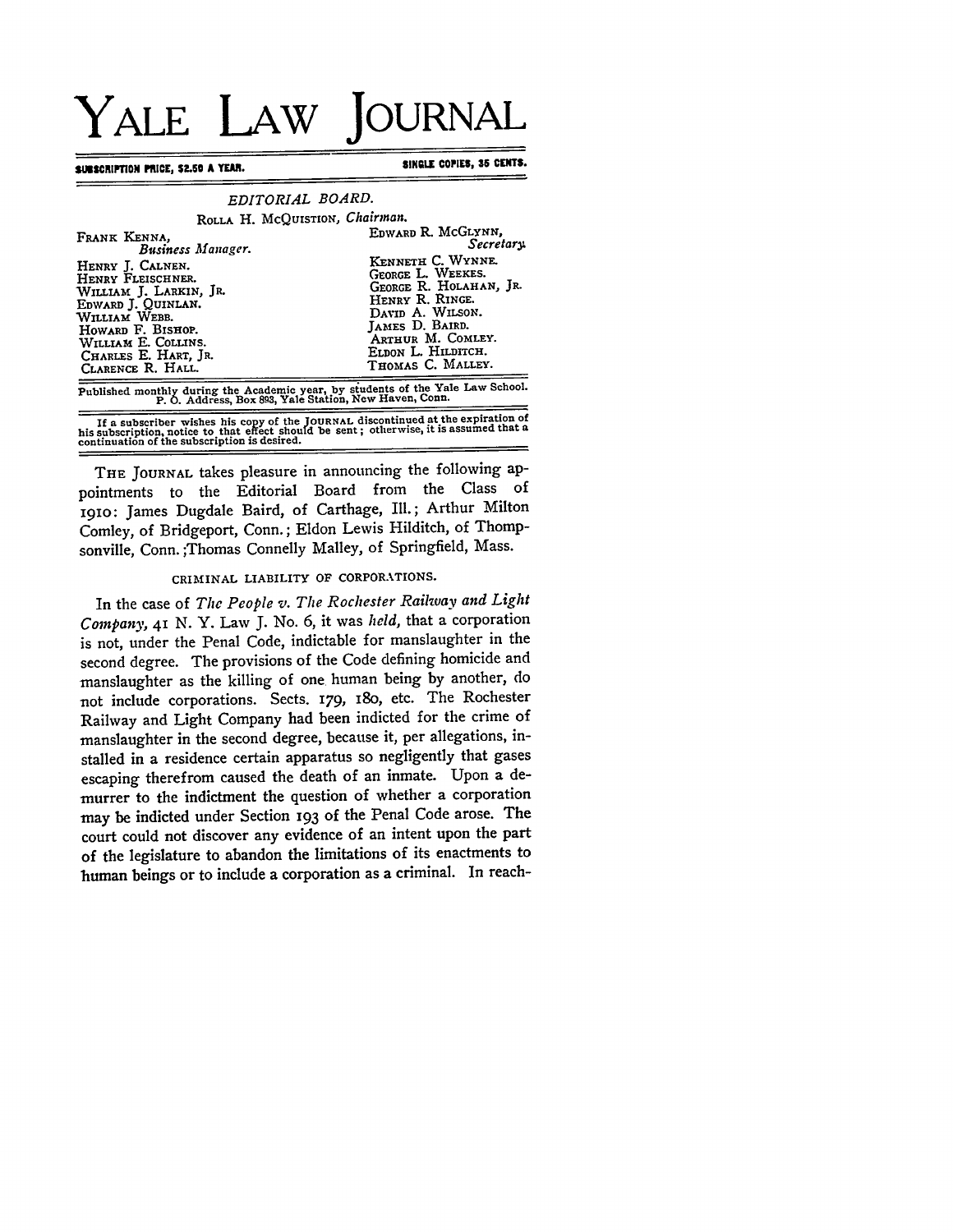ing this conclusion, however, interpreting a specific provision of the Code, the court briefly considered the general question, whether a corporation is capable of committing in any form such a crime as that of manslaughter.

And in the first place, were it not for the fact that it appears to have partaken of Phoenix-like qualities, it would doubtless be wearisome to the reader to again state that although Lord Chief Justice Holt is said to have held that, "A corporation is not indictable, although the particular members of it are." *Anon.,* **12** Mod. 559, that in modern times this doctrine, if it were ever promulgated,\* has absolutely no stand in courts or among text writers. Since a corporation, "is an artificial being, invisible, intangible and existing only in contemplation of law, it must act by its officers and agents, and their purposes, motives and intent are just as much those of the corporation as are the things done. Although, from the very nature of its existence, a corporation cannot be imprisoned bodily, yet it may be fined, and the fine may be enforced against its property, or its charter may be forfeited because of some nonfeasance or malfeasance or misfeasance, the fear of which forfeiture could certainly be made as strong a deterrent force with a corporation, as is imprisonment with the average individual.

There is, doubtless, no principle of corporation law better settled to-day than the one that a corporation may be indicted and fined for offenses consisting merely of nonfeasance. In quite a number of the early cases a distinction was made between the criminal responsibility for a nonfeasance and for responsibilities for a misfeasance. While it was conceded that an indictment would lie for the one, it was held that it would not lie for the other. *Cont. v. Swift Run Gap Turnpike Co.,* 2 Va. Cas. 363. Such holdings, however, have not been approved, and the principle is now well established that a corporation may be indicted for a misfeasance or malfeasance as well as for a nonfeasance. *Reg. v. Great North of England Ry. Co.,. 9* **Q.** B., A. & C., **315.**

Lord Denman, C. J., when it was urged in behalf of corporations that it was unnecessary to hold them criminally liable for acts of misfeasance, since their officers who do the act may be indicted, said: "Of this there is no doubt. But the public know nothing of the former, and the latter, if they can be identified, are commonly persons of the lowest rank, wholly incompetent to make any reparation for the injury." *Reg. v. Railway, supra.*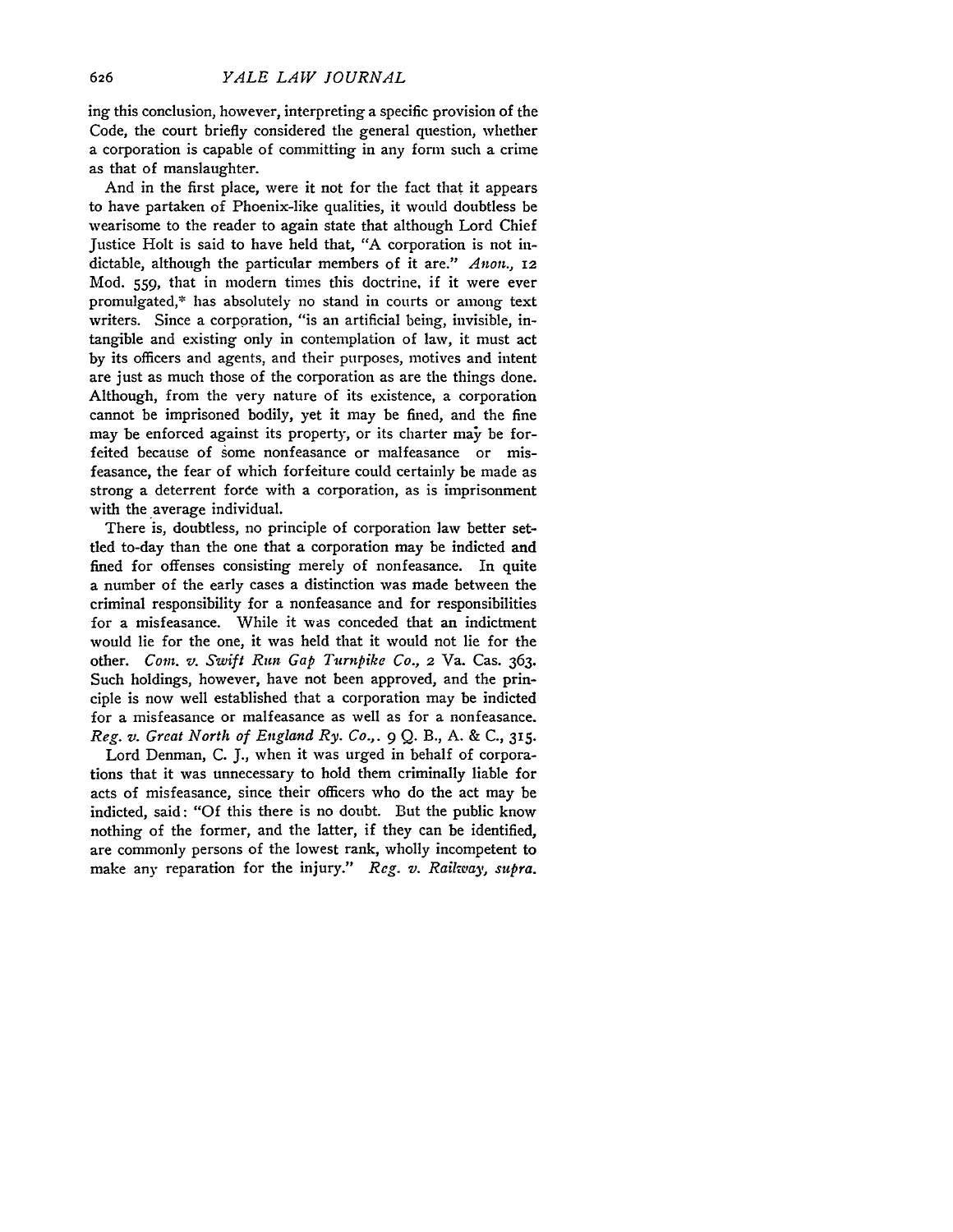In the same case appears a *dictum* to the effect that a corporation cannot be guilty of an offense which involves the element of malice or evil intent; but this broad statement may well be questioned. It is a settled principle that a corporation may be held liable in a civil action for wrongs of its officers and agents involving the element of malice, and that it may be subjected to exemplary or punitive damages, and the assertion that an indictment for offenses which derive their criminality from evil intent is open to question. *State v. Passaic County Agricultural Soc., 54* N. J. L. 26o. Malice is an element of criminal libel, and an indictment against a corporation for the same has been sustained. *State v. Atchison,* **3** Lea. Tenn., **729.** It has also been held that a corporation is indictable for a criminal contempt of court, although a criminal contempt involves a specific intent as a necessary element. The contempt in question was publishing an article in a newspaper, concerning a pending trial, which was deemed to prejudice the jury, and thus tend to prevent a fair trial. *Telegram Newspaper Co. v. Com.,* 172 Mass., 294. There are many *dicta* to the effect that a corporation cannot be guilty of an offense involving the element of personal violence, as assault and battery, riots, etc., *Reg. v. Railway, supra,* and there appears to be no reported case to the effect that an indictment has ever been maintained for such crimes.

In the recent case of *The New York Central and Hudson River Railroad Company v. United States,* Vol. 212, No. 5 U. S. Rep., April 5, 1909, wherein an indictment against the railway company and one of its agents for giving rebates was sustained, it was held that "due process of law is not denied by the provisions of the Elkins Act of February **19, 1903, 32** Stat. at L. 847, under which the commission, by corporate officers, acting within the scope of their employment, of criminal violations of the prohibitions of that act against giving rebates, is imputed to tie corporation, and the corporation is subject to criminal prosecution therefor." Furthermore, a joinder of both, the agents and the corporation in the indictment, was allowed. At the same time the court held that there are some crimes which, from their very nature, cannot be committed by corporations.

The New York Court of Appeals in *People v. Rochester Railway and Light Company, supra,* in a *dictum*, hold: "We have no doubt that a definition of certain forms of manslaughter might have been formulated, which would be applicable to a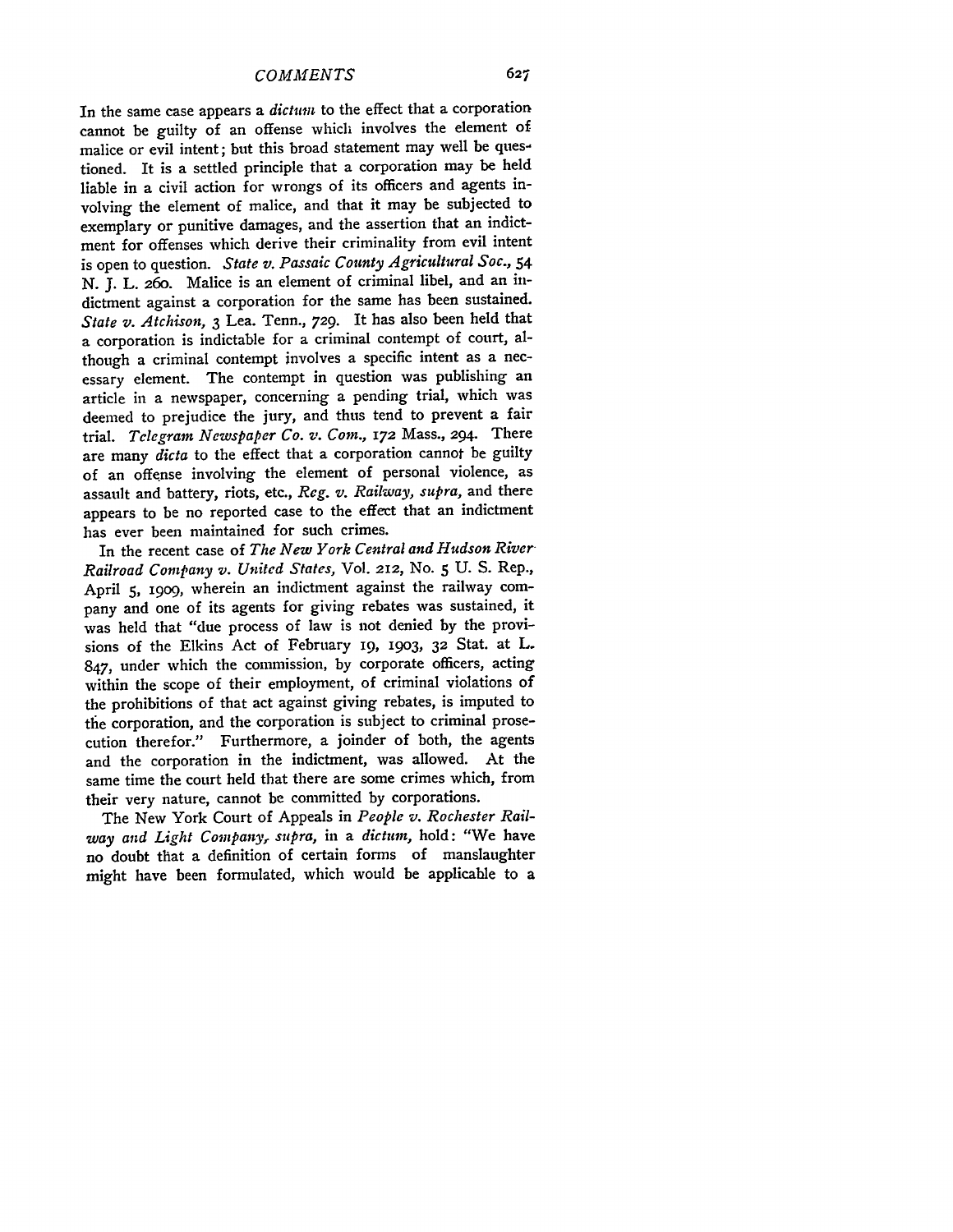corporation, and make it criminally liable for various acts of misfeasance and nonfeasance when resulting in homicide, and among which, very probably, might be included conduct in its substance similar to that here, *vide supra,* charged against the respondent." The court then goes on to plainly show under the existing law that the defendant cannot be held. However, this *dictum* shows the state of sentiment today in regard to holding corporations criminally responsible for a set of crimes for which, thus far in the development of the law, they have not been held, although Massachusetts and some of the other New England states at one time, by statute, allowed an indictment to hold in cases of manslaughter, the fine being given to the widow or next of kin. These laws were in effect merely an effective civil aid, rather than a criminal indictment. The civil liability of corporations has had a steady growth, analagous, though limited, to the criminal, and especially is this true in connection with the growth of tort liability.

The Supreme Court of the United States in the case bf *U. S. v. Railway Co., supra,* says: "It is a part of the public history of the times that statutes against rebates could not be effectually enforced so long as individuls only were subject to punishment for violations of the law, when the giving of rebates as concessions inured to the benefit of the corporations, of which the individuals were but the instruments ....... **.We** see no valid objection in law, and every reason in public policy, why the corporation, which profits by the transaction, and can only act through its agents and officers, shall be held punishable by fine because of the knowledge and intent of its agents to whom it has entrusted authority to act in the subject matter of making and fixing rates of transportation, and whose knowledge and purposes may well be attributed to the corporation for which the agents act."

That the law in connection with the subject of the indictability of corporations is a live, healthy, growing organism, there can be little doubt. Not so very long ago, corporations, from the very fact that they were so few in number, held certain immunities, not held today. These immunities existed not so much from the nature of the corporation as "a soulless creature," and similar attributes more tritely than truly put, as from the fact that it was not so vital a question, while corporations were so few in numbers and small in power, to thresh out each minute doctrine re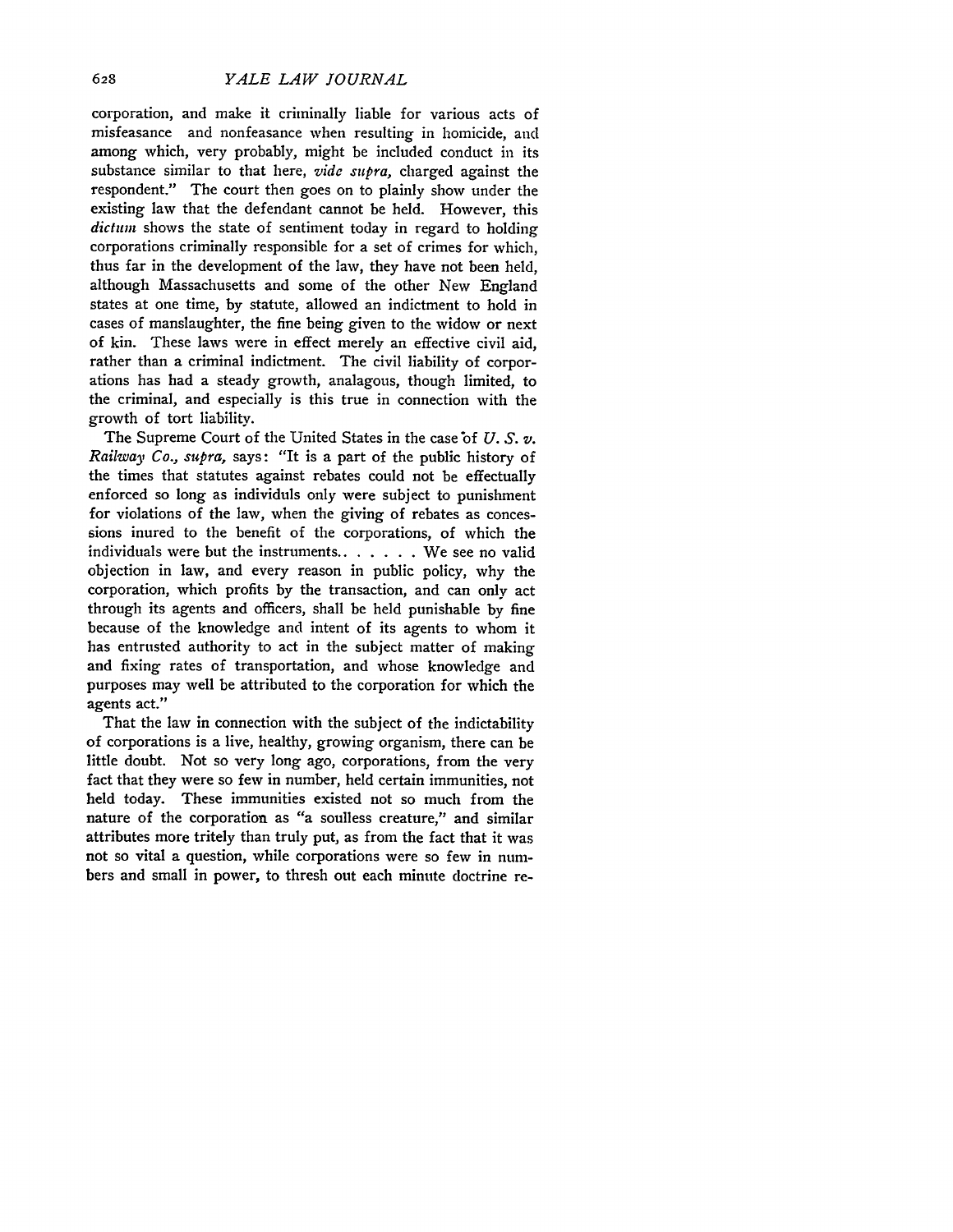*COMMENTS*

suiting from a *reductio ad absurdum* of the intangible entity theory. The whole growth of the modern law is to take away as much as is possible of fiction, and the doctrine of criminal liability of corporations does not appear to be forming any privileged exception. Our Supreme Court well moulded into words both the spirit of the modern law and the spirit of the times when it said: "There can be no question of the power of Congress to regulate interstate commerce to prevent favoritism, and to secure equal rights to all engaged in interstate trade. It would be a distinct step backward to hold that Congress cannot control those who are conducting this interstate commerce **by** holding them responsible for the intent and purposes of the agents to whom they have delegated the power to act in the premises." *N. Y. C. & H. Ry Co. v. U. S., supra.*

#### **REGULATION** OF **CONTRACTS UNDER THE POLICE** POWER.

With the formal entrance of the American Federation of Labor into the field of national politics last summer, it became evident that we are destined to have in this country a large body of voters clamoring for laws to advance their own class interests. To what extent our legislators will yield to the persistent demands of labor leaders, it is impossible to determine; but it is almost certain that from time to time waves of radicalism will sweep over the country and carry with them statutes which, if undisturbed, will work-much harm and little good to our nation. When, in addition to this, we consider the present optimism of a large number of our lawmakers, who by legislative fiat hope to cure many almost inherent human vices, we realize that the Constitution of the United States grows constantly more important as a protection of individual rights and liberties against unjust and arbitrary enactments.

The protection of the public against encroachment on their privileges by legislation is secured by that part of the fourteenth amendment which declares: "No State shall make or enforce any law which shall abridge the privileges or immunities of citizens of the United States; nor shall any State deprive any person of life, liberty or property without due process of law." This restriction on the power of the states is, however, limited by the fact that both property and liberty are held on such reasonable conditions as may be imposed by the State in the exercise of the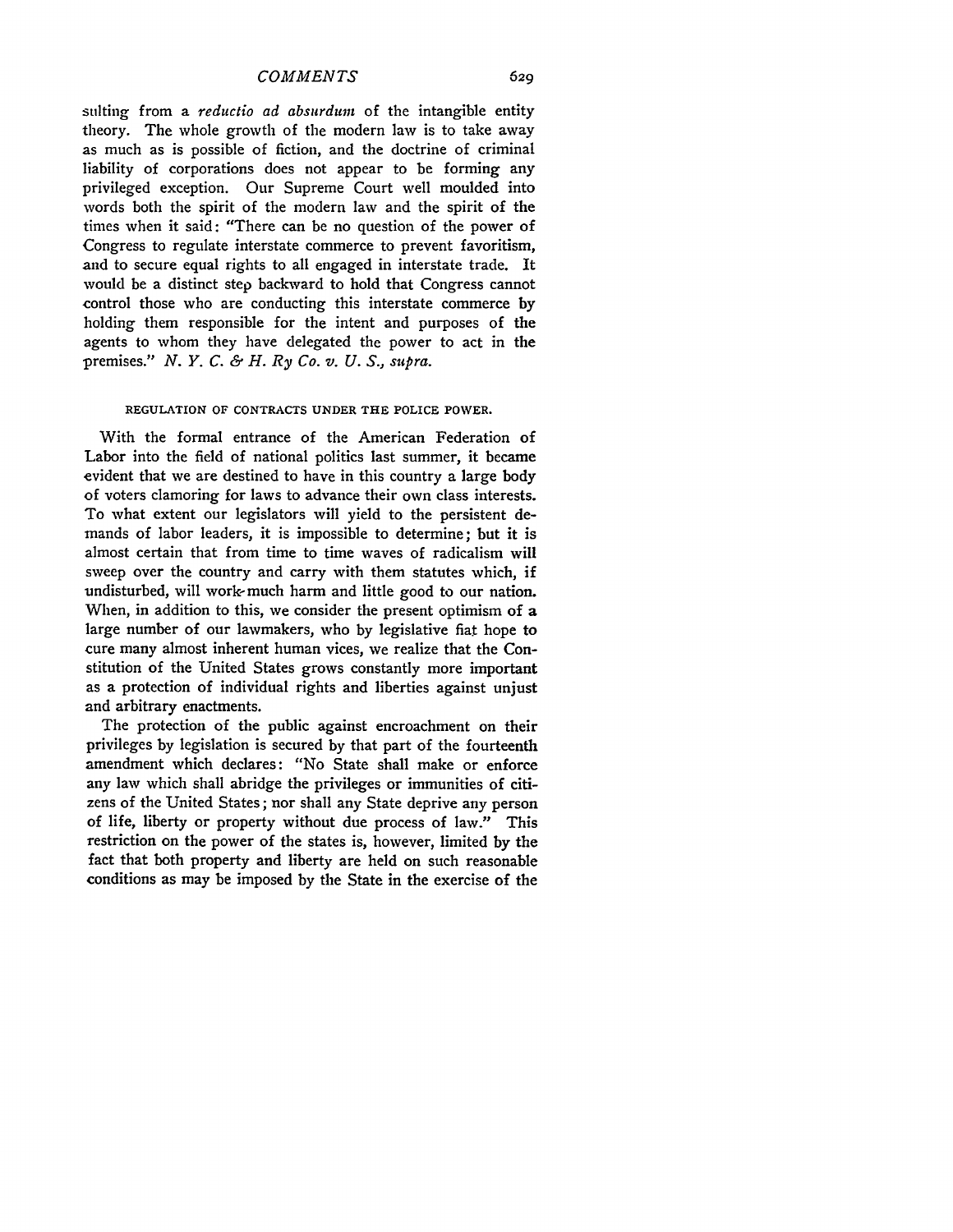police power. *Mugler v. Kan.,* 123 U. S. 623. Thus, in every case where the protection of-the Federal Constitution is sought against harsh legislation, the question arises: Is this a fair, reasonable, and appropriate exercise of the police power or is it an unreasonable, unnecessary, and arbitrary interference with the rights of the individual? *In re Converse,* **137** U. S. 624.

A few attempts have been made to define police power, but most courts have declared it incapable of exact definition, and have held with Mr. Chief Justice Shaw that, "It is much easier to perceive and realize the existence and sources of this power than to mark its boundaries or prescribe limits to its exercise." *Commonwealth v. Alger,* 7 Cushing 84. As a result it has come about that the extent of police power rests largely with the courts, and what is thought without the power at one time may be permanently included within it at another. On almost no subject are the courts of this country in greater conflict than as to the scope of this power, and there is little likelihood of any uniform legislation. To what degree and over what subjects the Supreme Court of the United States extends the police power is, therefore, of vital importance to the community, as such interpretation greatly limits the protection of the individual against oppressive State legislation.

In the recent case of *McClean v. Arkansas,* **211** U. S. 539, the United States Supreme Court has rendered an opinion which is important as showing the length to which states may go under the police power in the regulation of the contracts of private parties. That the general right to make contracts is protected by the fourteenth amendment, has been thoroughly established in the courts. *Allgeyer v. Louisiana,* **165 U. S.** 578. The Supreme Court, in the case under consideration, upheld the power of the Arkansas legislature to pass an act which, in substance, declared that every mine operator or mining company employing more than twelve men, and paying his employees at a ton or bushel weight, should weigh or measure all the coal coming out of the mine before it has been screened, and base the wages paid on the amount of unscreened coal. For any mine owner to contract to pay his men for screened coal was declared a serious offence, involving fines or imprisonment or both.

This law constituted, as may be seen, a serious curtailment of the right to contract and could, therefore, only be supported in case it came within the police power of the state. In sustaining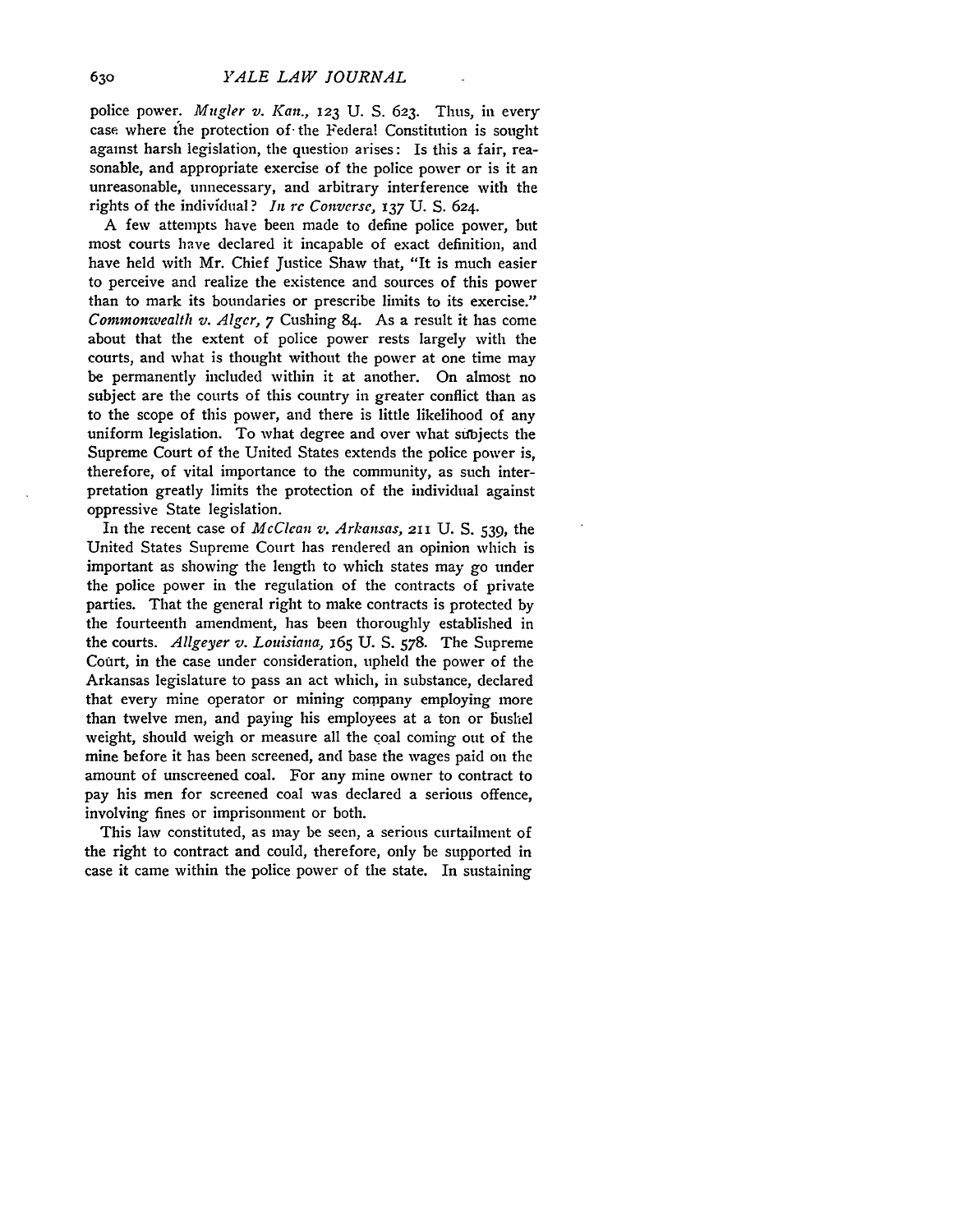*COMMENTS*

the act the Supreme Court took the ground that, as it was unable to say that the law had no reasonable relation to the protection of a large class of laborers and did not promote harmonious relations between capital and labor, the law was within the power of the state. A different course was taken from that adopted in the cases deciding on the validity of laws limiting the hours of certain employments and the reasonableness of the statute was hardly considered. Instead, after briefly touching upon the claims of the advocates of such a law, the court declared:' "It is not for us to say vhether these are the actual conditions. It is sufficient to say that it was a situation brought to the attention of the legislature, concerning which it was entitled to act and judge for itself in the exercise of its lawful power to pass remedial legislation."

The advisability of such a method of payment has been, indeed, seriously questioned by both laborers as well as capitalists. In bituminous mining the miners have generally urged such a law and it was undoubtedly their political influence which was responsible for this Arkansas statute. At the same time it has been urged by many students of the problem that such legislation militates against the best interests of the industry. Thus Judge English, of the West Virginia Court, said in a dissenting opinion: "What then are the inevitable results of the law under consideration? It depresses the wages of the miners; it takes bread from the family of the skilled miners and gives it to the family of the unskilled and careless one. When this act is enforced there is no longer any incentive to the skilled miner to send out as the product of his labor the highest percentage of merchantable coal." *State v. Coal Co.,* 36 W. Va., **802.** In the anthracite the demand for such a method of payment was once popular, but the present, more competent organization of the United Mine Workers holds such a change as undesirable for labor. Both mine owners and mine workers dispute to a great extent the advantage of such a law, both in its effect on themselves and on the industry. In this lies the distinction between the present decision and the ordinary opinions as to police power since the beneficiality to at least a large class by the enactment of laws compelling vaccination, or ordering the destruction of spoiled food, or limiting the hours for women's work, or similar statutes cannot be denied.

In four states coal screening laws of the same general nature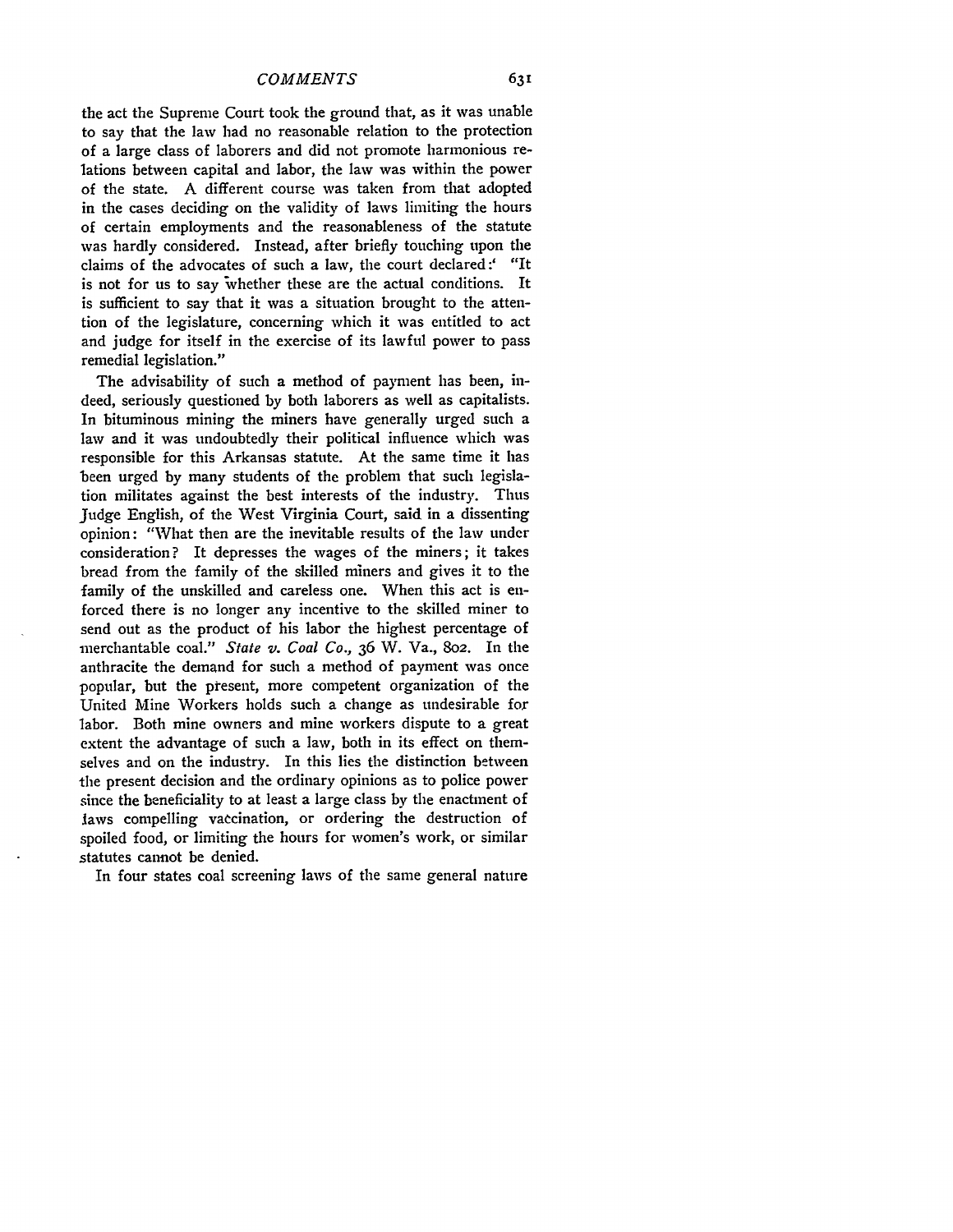as this Arkansas statute have been passed on by the courts. West Virginia and Arkansas have upheld the laws, while Illinois and Colorado have condemned them as unconstitutional. The case of the *State v. Peel Splint Coal Company,* **36** W. Va. **802,** is the most important decision upholding such an act. The West Virginia court based its opinion first upon the ground that the coal mining company was a corporation in the enjoyment of extraordinary privileges, and, second, that such companies in that State are required to take out a license, and, therefore, become licensees. In ifs decision the court followed *Munn v. Illinois, 94* U. S. **113,** where the validity of legislation fixing grain elevator charges was sustained. It is very difficult to see upon what theory such an extension of the doctrine of that case was made. The principle of *Munn v. Illinois* was based upon the statement of Lord Chief Justice Hale, made more than 200 years before, in which he said, when property is "affected with public interest it ceases to be juri privati only." *De* Juri *Maris,* i Harg. Law Tracts 6. This ground of the decision as the only one in which it could be sustained was later affirmed by the Supreme Court in *Budd v. New York,* 143 U. S. 53. That the principle applied to carriers, hack drivers, and similar occupations has not been questioned, because of the nature of their pursuits, but its extension to coal mines has rarely been ever suggested. It was not raised in *Holden v. Hardy,* 169 U. S. 366, where the constitutionality of an eight-hour law for miners was sustained, and it seems incredible to believe that the United States Supreme Court would even consider a law fixing the selling price for coal, which statute might well be constitutional if the words, "affected with public interest," are to be so broadly construed. Such a claim was decisively repudiated in *Millet* v. *Illinois,* **117** Ill., 294.

In *State v. Wilson,* 61 Kans. 35, the Kansas statute sustaining such a coal screening law was sustained, but here the court said: "In our judgment the law in no wise affects the right of contract, and does not hinder or prevent the mine operator or miners from making such agreements as they may choose concerning the amount of compensation to be paid for labor in mining coal. Nor does the act prohibit the employment of miners at day wages or make void contracts for the payment of wages based on the quantity of screened coal produced." The effect of this Kansas law was not the same as that of the Arkansas law, where payment by screening was made illegal.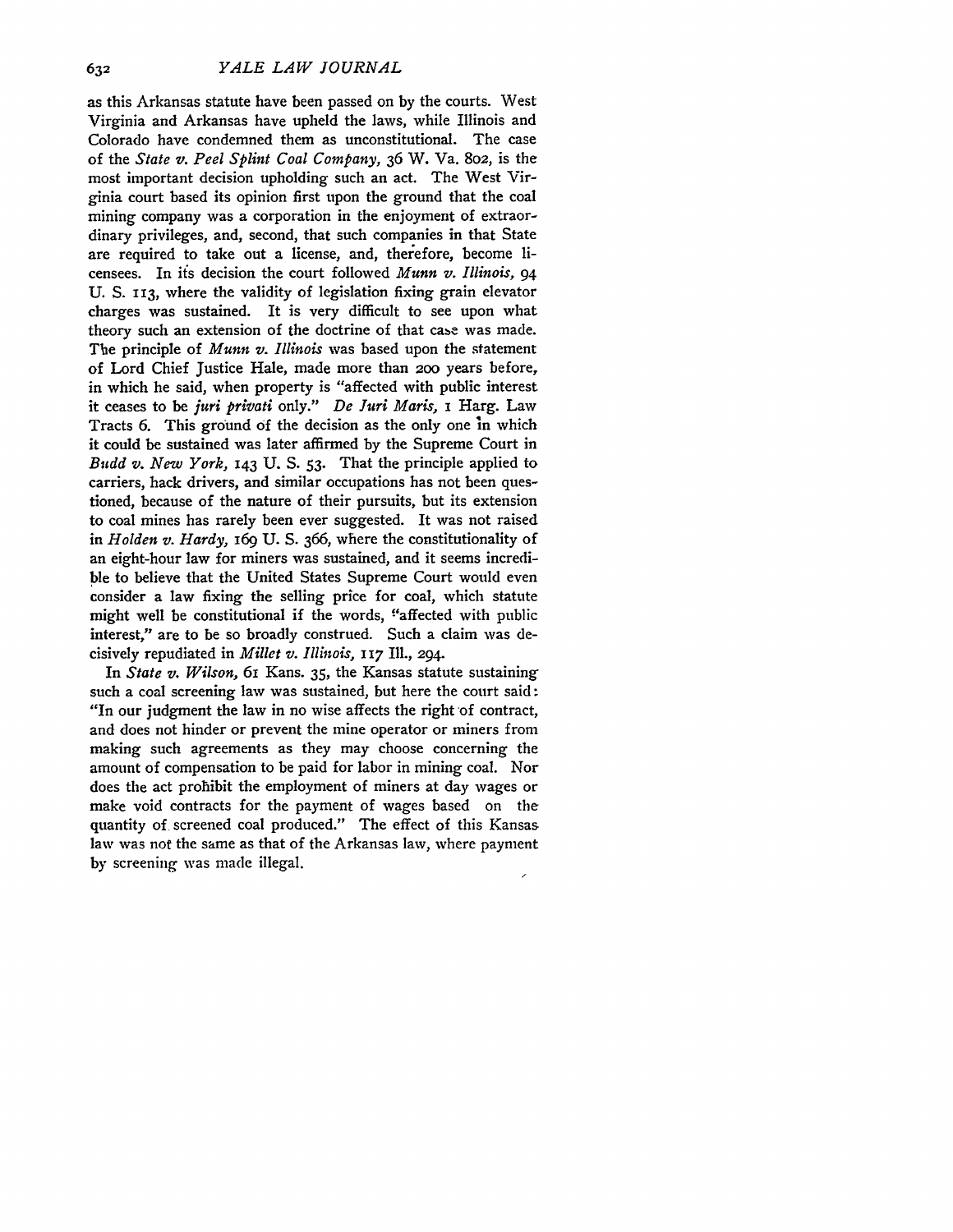The Colorado and Illinois courts are most emphatic in holding such screening acts repugnant to the provisions of the fourteenth amendment. In *Ramsey v. People,* **142** Ill., 380, the Illinois court says: "In all other kinds of business involving the employment of labor, the employer and employee are left free to fix by contract the amount of wages to be paid, and the mode in which such wages shall be ascertained and computed. This is justly regarded as a very important right, vitally affecting the interests of both parties. To the extent to which it is abridged, a property right is taken away. There is nothing in the business of coal mining which renders either the employer or employee less capable of contracting in respect to wages than in any of the branches of business in which laborers are employed under analogous circumstances." The Colorado Court charcaterized such an act as an "infringement of personal guarantees." *Re House Bill No.* **203, 21** Col. **27.**

Five cases stand out prominently among the Supreme Court decisions as passing upon the constitutionality of laws restricting the right of contract. Two of these opinions are concerned with laws regulating the payment of wages, and the other three deal with statutes fixing the maximum number of hours in certain occupations. In *Patterson v. The Eudora,* i9o U. *S.,* i69, the court sustained an act of Congress making it a misdemeanor for a shipmaster to pay a sailor any part of his wages in advance. The court took notice of the conditions of the sailors' livelihood, and largely based its decision on the necessity of such a law to protect seafaring men against unscrupulous masters. During the year before this case was decided the Supreme Court in *Knoxville Iron Co. v. Harbison,* **183** U. **S.** 13, upheld the constitutionality of a statute requiring the redemption in cash of store orders or other evidences of indebtedness issued by employers in payment of wages upon the ground that the employee was at a disadvantage in dealing with the employer about such matters.

**Of** the other class of cases was *Holden v. Hardy, i69* U. S., 366, where the Supreme Court held an eight-hour law affecting mine workers constitutional because of the nature of the employment. This ruling was not followed in *Lochner v. New York,* **198** U. **S.,** 45, where a statute limiting the working hours of bakers was held unconstitutional, the conditions of the trade being carefully distinguished from mining. Following out this principle, the Supreme Court in *Muller v. Oregon,* **2o8** U. S. 412,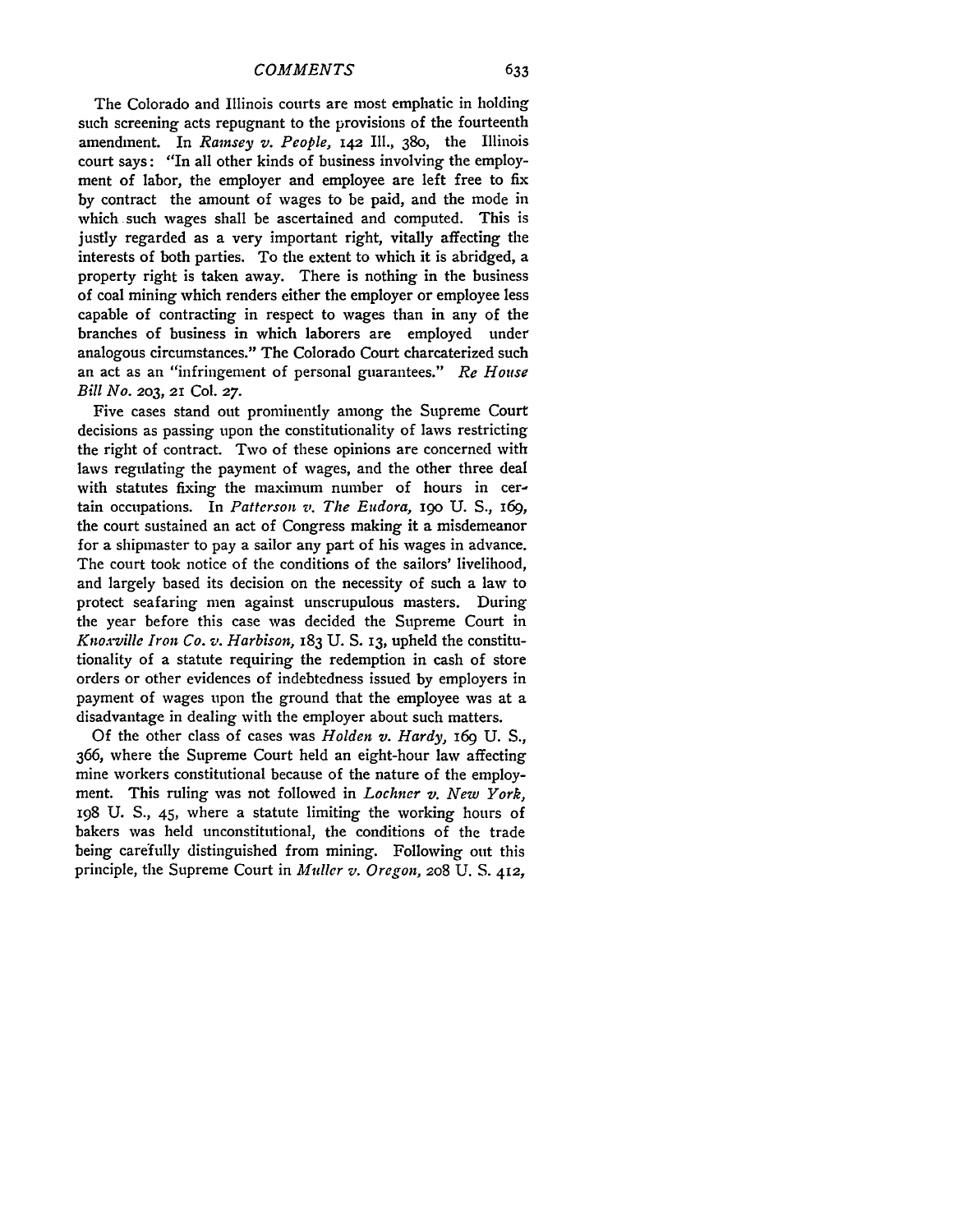upheld an Oregon statute prohibiting the working of females in laundries more than ten hours each day. This case, like each of the other four, was decided after considering the class of persons protected, the nature of their occupations, the effect of such a law, and making these facts the underlying reason for their decisions. In none of them was so much left to the discretion of the State legislature as was left in *McClean v. Arkansas.*

The importance of the decision under consideration is, therefore, patent. In its decision the court acted on a law, the validity and the results of which have been much questioned. It did not adopt the reasoning by which like statutes in the State courts were declared constitutional. The decision indicates that the states are to be given a broader field to legislate in under the police power than they have had up to the present time.

It is undeniably true that the legal tendency of the last three hundred years has been away from police power, and the statutes of Elizabeth regulating the wages of laborers seem as foreign to us as the acts of Richard II. declaring that no servant should play tennis or football. *5 Elizabeth ch. 4 St.* **12** *Rich. I I. C. 6.* Equally true, however, is the fact that the movement of judicial decisions during the last quarter century has been toward the extension of this power. We may, therefore, reiterate with confidence in its truth the opinion voiced twenty years ago by Ambassador Bryce in a comment on the Granger cases: "I do not presume to doubt the correctness of these decisions, but they evidently present a different view of the sacredness of private rights, and of the powers of the legislature from that entered into by Chief Justice Marshall and his contemporaries." Ameri*can Commonwealth,* Vol. 2, p. 167.

## THIRD PARTY **SUING ON** CONTRACT **MADE** BY ANOTHER.

In the case of *Charles Eades v. Atlantic, Gulf and Pacific Co.,* No. 6262, the Court of the First Instance for the District of Manila was called upon to determine whether a third party could sue a promisee on-a contract made with the promisor (primarily at least) for the promisor's benefit alone. The defendant company was under contract with the City of Manila to install a sewerage system. The plaintiff was a fireman employed in the fire department of the city as a driver. While responding to an alarm he was thrown from his wagon. He alleges that owing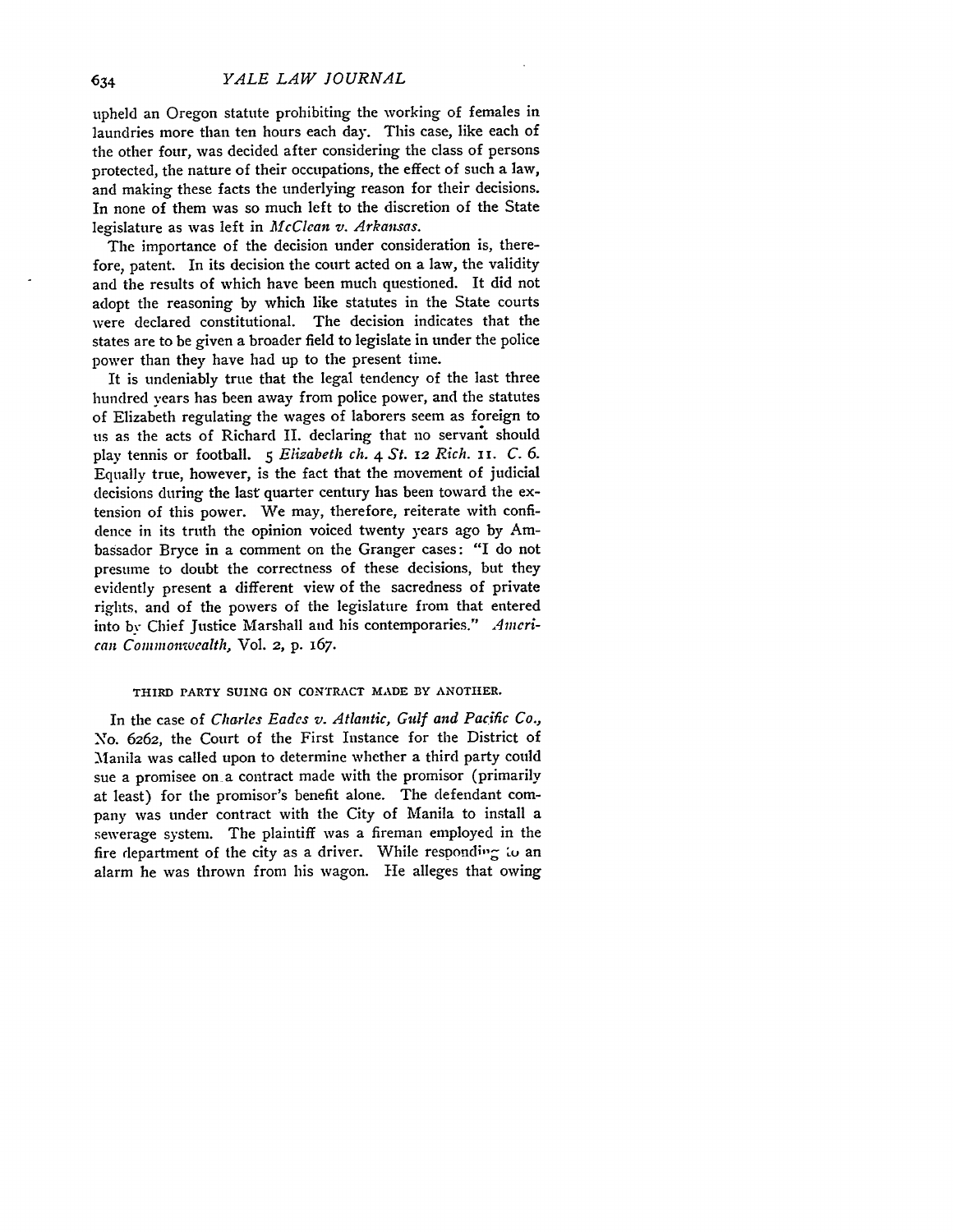to the condition in which the street was left by the contracting company, he was injured and sued it, with an averment of liability only such "as arises under and by virtue of such contract."

Decision was rendered for the defendant company based principally on Art. 1257 of the Civil Code, which reads as follows: "Contracts shall only be valid between the parties who execute them and their heirs.\* **\* \*** Should the contract contain any stipulation in favor of a third party, he may demand its fulfilment, provided he has given notice of its acceptance to the person bound, before it may be revoked ;" following Art. 1165 of the French (Napoleonic) Code, "Contracts only produce effects between the contracting parties. They do not affect third parties, and do not benefit them, except in the case provided by Art. I2I."

This, continues the court, is the law in Germany, Austria, Italy, Portugal, Holland, Switzerland, and Spanish American countries, following corresponding provisions in their respective codes.

Then, perhaps erroneously, the court says that this, too, is the prevailing. doctrine of the American Law. The law on this subject both in England and in the United States is and nas been somewhat anomalous.

In England, originally, a third party could enforce a contract against a promisor, if it was supported by a valuable consideration, if it was a promise not under seal, and if it was intended for the benefit of the third person, at least if the third person was a near relative. *Dutton v. Poole,* 2 Levin 216; 1 Vent. 318. (Why relationship was such an important fact seems at first blush difficult to understand). Later English cases held that under no circumstances could the third party enforce a contract to which he was not a party. *Price v. Easton,* 4 B. & Adolph. 433.

The weight of modern authority seems to hold that the third party may recover from the promisor if the promise is upon consideration, not under seal made primarily for the benefit of the third party. *Hendrick v. Lindsay,* 93 U. **S.** 143; *Buckley v. Gray,* iio Cal. 339; *Lawrence v. Oglesby,* 178 Ill., 122. And it has been so held in at least nineteen states. On this subject the leading case is *Lawrence v. FoX, 20* N. Y. 268. The courts have, however, shown a tendency not to extend the rule. *Montgomnery v. Rief,* 15 Utah 495.

The courts which allow the third party to enforce the contract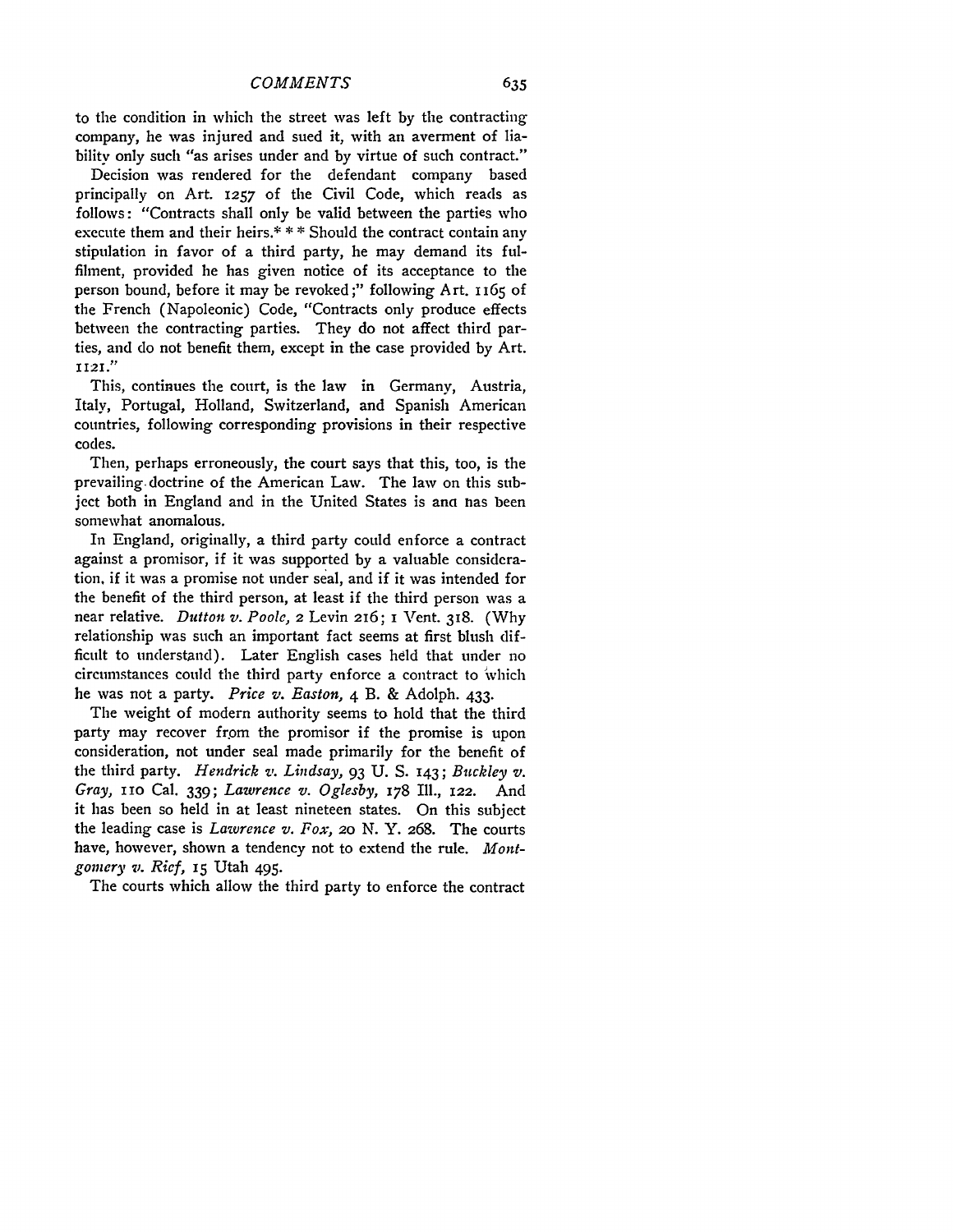against the promisor, do so only when the promise was intended primarily to benefit him. If the promise was intended for the promisee's benefit, and the benefit to the third party is merely incidental, in such case the third party cannot maintain an action against the promisor. *Treat v. Stanton,* **14** Conn., 445; *Crandall v. Page,* 154 Ill., 627. Some courts even go so far as to hold that the third party can only sue when he is the sole beneficiary. *German S. Bk. v. N. W. Water and L. Co.,* **1o4** la. 717.

A minority of our courts have held that a contract between two persons for the benefit of a third person confers no right of action upon such third person as against the promisor. *Morgan v. The Randolph and Clowes Co.,* 73 Conn., 396; *Williamson v. McGrath,* i8o Mass. 55; *Linneman v. Moross Estate,* 98 Mich. *178; Coffee v. Shuler, 112* N. C., **622.**

The right is one, however, usually recognized in equity. *Palmer v. Bray,* 136 Mich. 85; *Zell's Appeal,* **III** Pa. St. **532;** *O'Connor Adrn'r v. O'Connor,* 88 Tenn., 76.

We frankly confess that we see no reason why, in these days of enlightenment, when such a pronounced tendency exists to look no longer to the form, but to the substance, we confess we see no reason why, in any contingency, the third party should not be entitled to sue on a contract made for his benefit whether primarily or incidentally; giving a bond against further liability to the promisor. In the case at bar, however, a strange feature was present, to wit: A municipal employee suing a third party for injuries received while he was acting for the municipality on its governmental side. The circumstances of the suit, however, were such that it was not necessary for the court to consider this question, and it went by entirely unmentioned. *H. F.*

## MOTIVE **AS AN ELEMENT** OF TORT.

In 19o5 Mr. James Barr Ames, writing on the increasing importance of motive as an element in torts, suggested a case in which a man should start a shop, not for the sake of profit, but regardless of loss for the sole purpose of driving another shopkeeper out of business and with the intention of retiring upon the accomplishment of his malevolent purpose. Such a case, he declared, was not likely to arise, but he pointed out that, according to the trend of many modern decisions, such a defendant would be held liable. i8 *Harvard Law Review,* 420.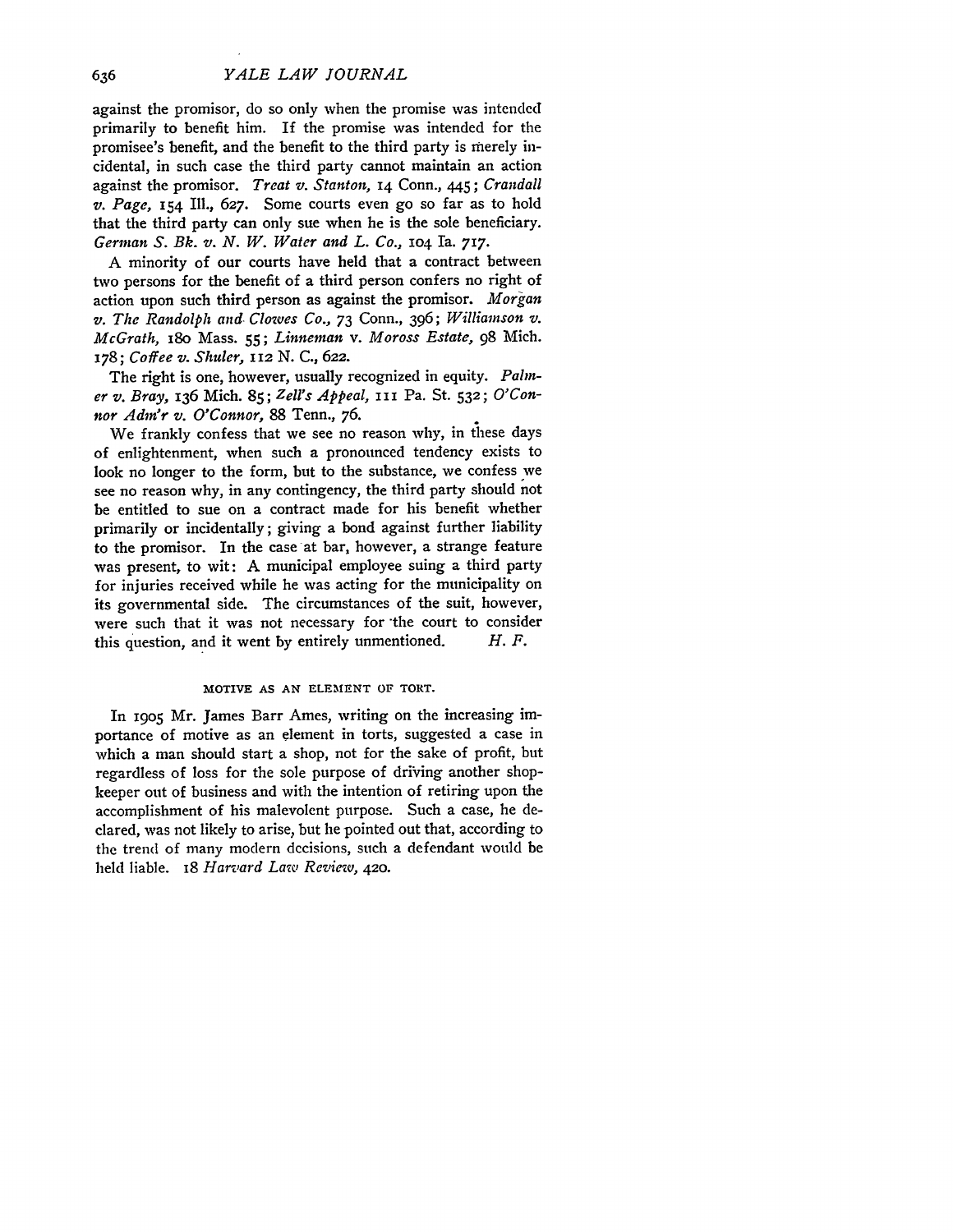On February 19th of this year the Supreme Court of Minnesota, acting upon a state of facts aimost identical with those suggested **by** Mr. Ames, held the malicious competitor liable in damages. *Tuttle v. Buck*, 199 N. W. Rep. 946. The defendant in the case **was** a wealthy hanker with much influence in the **town** of Howard Lake, Minn. Angered **by** the plaintiff, who was a barber, he maliciously established a barber shop, employed a man to carry on the business and did what he could to draw away his rival's customers. This was not done for the purpose of serving any legitimate end of his own, but merely with the idea of injuring the plaintiff. The business of the plaintiff was finally ruined as a result.

**A** perfectly clear question was presented in the case as to whether underbidding in business done with the sole purpose of damaging another gives rise to liability. None of the usual incidents of many of the cases involving motive appear. There was no conspiracy, no inducement to break contracts, and not a suggestion of restraint of trade.

In its decision the court justified itself upon general grounds. Judge Elliot, rendering the majority opinion, said: "To divert to one's self the customers of a business rival **by** the offer of goods at lower prices is in general a legitimate mode of serving one's own interest and justifiable as fair competition, but when a man starts an opposition place of business for the sole purpose of driving his competitor out of business, he is guilty of a wanton wrong and an actionable tort. **. . .** To call such conduct competition is a mere perversion of terms."

On the question of motive as an element in torts -the decisions of the courts differ considerably. It is universally acknowledged that "where one exercises a legal right only, the motive which actuates him is immaterial." *Roycroft v. Taintor, 68 Vt.* 219. Certain courts seem to follow this principle almost blindly in the questions of tort which came before them. *Road Co. v-Douglas, 9 N.* Y. *444. National Protective Association v. Cuntming, 17o* **N. Y.** 314-326. The tendency of the modern cases is, however, to draw a distinction well stated **by** Mr. Justice Hammond in *Plant v. Wqods,* **176** Mass. **492:** "If the meaning of this. and other similar expressions is that where a person has a lawful right to do a thing irrespective of motive, his motive is im. material, the proposition is a mere truism. If, however, the **mean**ing is that where a person, if actuated **by** one kind of motive, has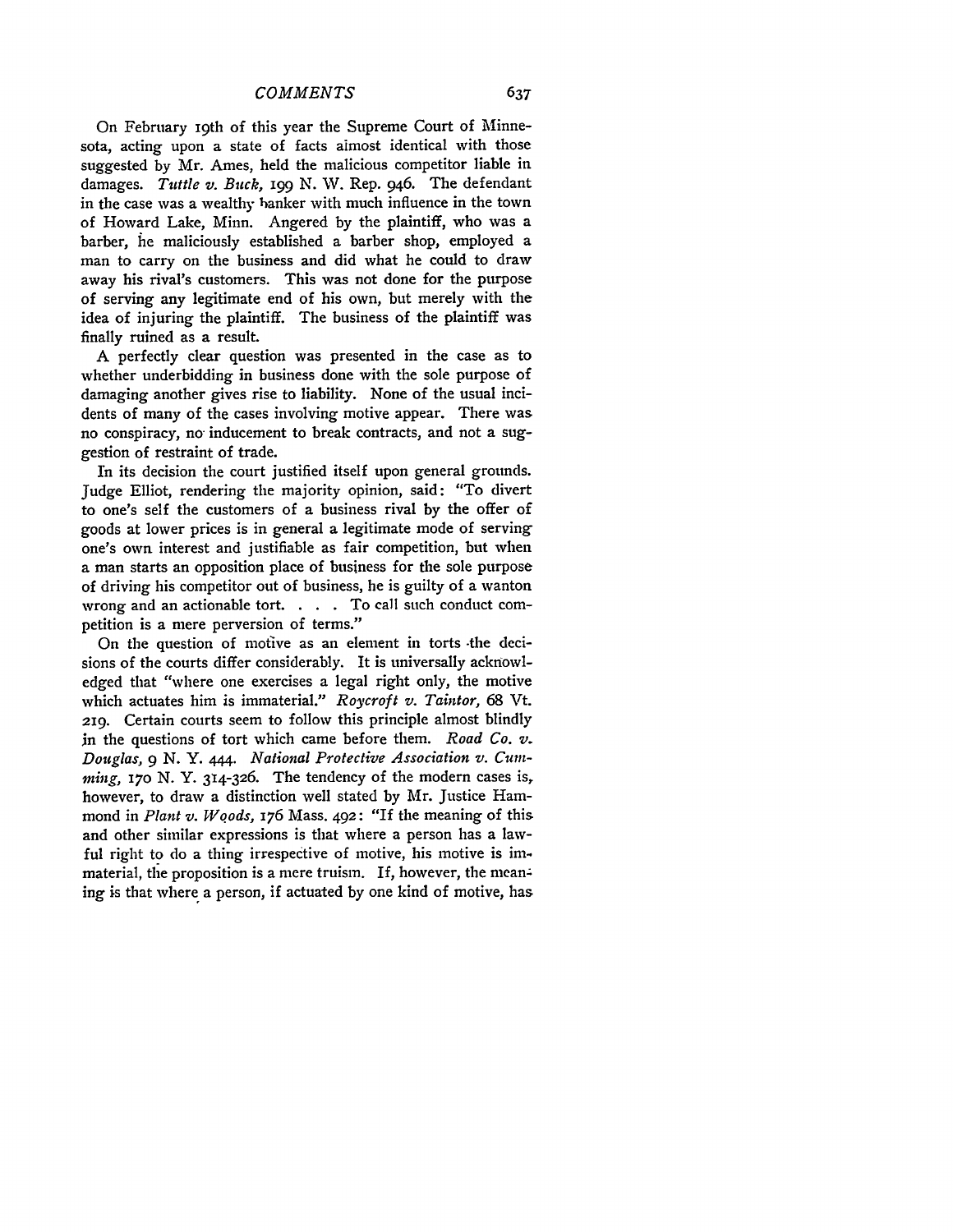a right to do a thing, the act is lawful when done under any conceivable motive, or that an act lawful under one set of circumstances is therefore lawful under every conceivable set of circumstances, the proposition does not commend itself to us as either logically or legally accurate."

This reasoning that certain actions are lawful when done with one set of motives, but are unlawful when done with another set, is of ancient origin in the law. The same considerations are the basis of **the** decision in *Keeble v. Hickeringill,* ii East 574 n., where the defendant, with the object of urging the plaintiff in the use of his duck decoy, wilfully fired off guns upon his own land and made loud noises in order to frighten the ducks away from the plaintiff's land. These were held to be wrongful acts as they were done with a sinister motive; and yet the defendant had undoubtedly the privilege of shooting over his own ground, and if in the *bona fide* exercise of this right he had made the same noises at the same time and with the same results in shooting his own game, he would have been acting within his right to use as he pleased his own land for his own legitimate purposes.

In the modern case of *Harrison v. The Duke of Rutland* [1893], **I Q.** B. **D.** 142, the same principle was laid down. It was here held that to pretend to use a legal privilege as a mere cloak for doing a wrongful act to the prejudice of another affords the wrongdoer no greater protection than if that privilege had no existence. A charge of assault was made against the gamekeepers of the Duke of Rutland, who was the owner of a grouse moor, crossed by a public highway, the soil of which also belonged to him. The Duke and a party of friends were shooting when the defendant, for the sole purpose of interfering with the enjoyment of the sport, went out upon the highway. In its decision, the court held the game-keepers justified in preventing the plaintiff from carrying out his unlawful object upon the ground that since the plaintiff was on the highway for other purposes than the use of it as a highway, he was a trespasser.

Two cases, one decided in France, the other in Belgium, well illustrate the point. In each case an employer threatened to discharge his working men if they traded with the plaintiff. In the French case the order was held a reasonable regulation, as the plaintiff, a saloon keeper, had exercised a demoralizing influence over the employees. *Reding v. Kroll,* Trib. de Luxembourg (Oct. 2, 1896) Sirey **1898,** 416. Damages were awarded the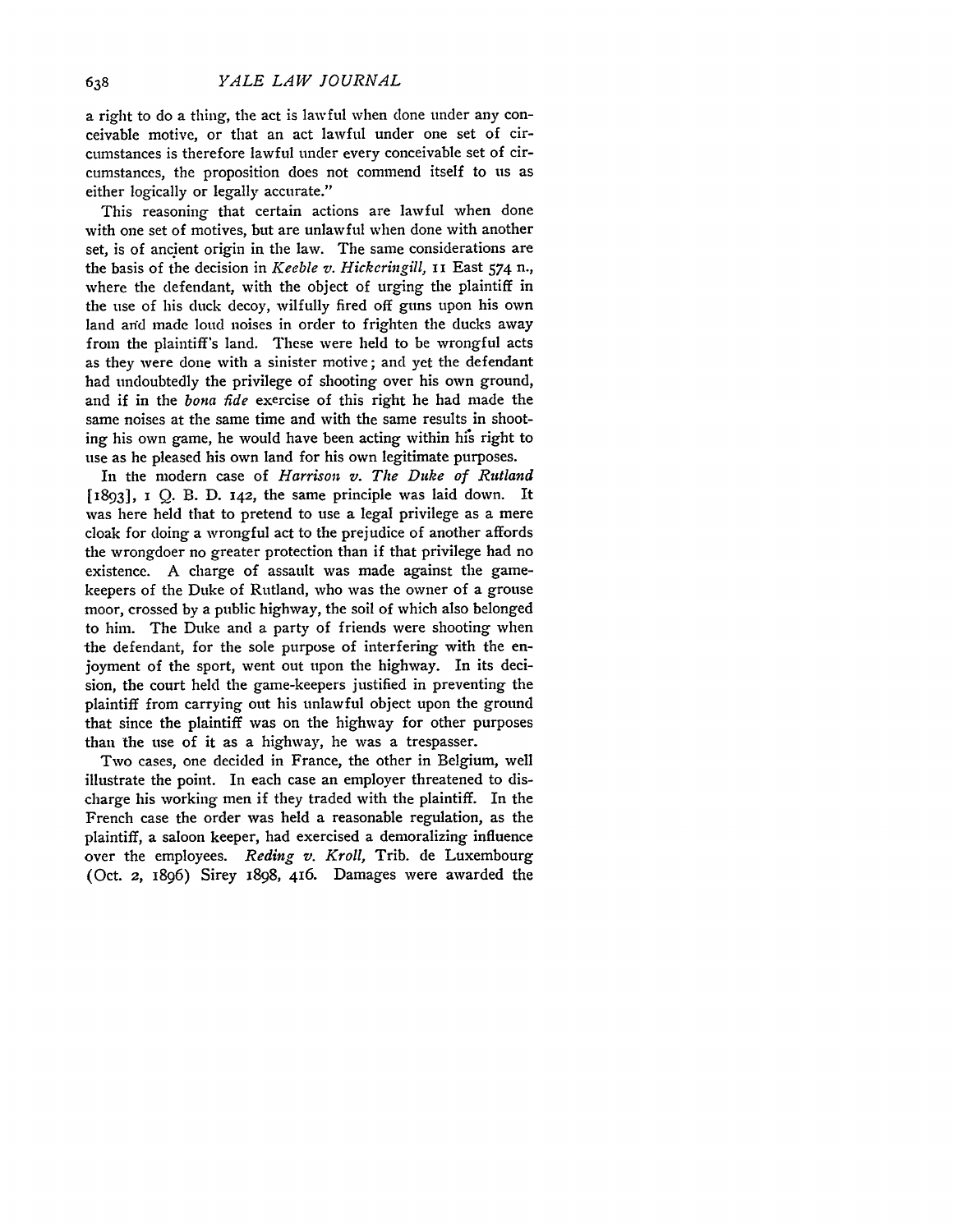plaintiff in the Belgian case, as the only ground for the order was that the plaintiff was a political rival of the defendant. *Dapsens v. Lambret Cour d'Appel de Siege* (Feb. 9, i888).

The right under which the defendant in the present case claims is the privilege of competition. That every man has legally cut prices in order to drive his competitor out of business has become a fixed principle in the law so long ago as the Schoolmaster Cases, ii Henry IV 47, where one schoolmaster sued another for injury done by the latter in setting up a rival school, the court firmly upheld this right of competition. In the *Mogul Steamship Co. v. McGregor,* **23** Q. B. D. 593, the House of Lords presented the doctrine in its modern form and refused to give damages to the plaintiff for injuries to his business received while in competition with the defendant.

The competition to be privileged must, however, be real. This distinction was clearly recognized in the Mogul Steamship case. Lord Esher declared, in his opinion: "An act of competition otherwise unobjectionable done not for the purpose of competition, but with intent to injure a rival tradesman or his trade is not an act done in an ordinary course of trade and, therefore, is actionable if injury results." Bowers, L. J., also clearly pointed out the difference between the case under consideration and one where, under the guise of competition, a purely malicious act is done which has for its purpose injury to another.

In the United States the courts have laid down no such broad statement in regard to competition as that of Lord Esher. Where the few cases involving the subject have arisen the courts have been conservative in their limitation of competition.

The United States Circuit Court recently decided that one may advertise and sell the goods of a manufacturer at less than wholesale price, though the purpose be to inflict a loss on the manufacturer. The court held that the plaintiff had no remedy since a person may sell or offer his property at any price he pleases. Judge Thayer gave the basis of the opinion when he said: "It is wiser to exclude any inquiry into the motives of men when their actions are lawful, except in those cases where it is well established that malice is an essential ingredient of the cause of action, or in those cases where, the act done being wrongful, proof of a bad motive will exaggerate damages." *Passaic Print Works v. Ely & Walker Dry Goods Co.,* **105** Fed. 163.

The New York courts favored the same reasoning in *National*